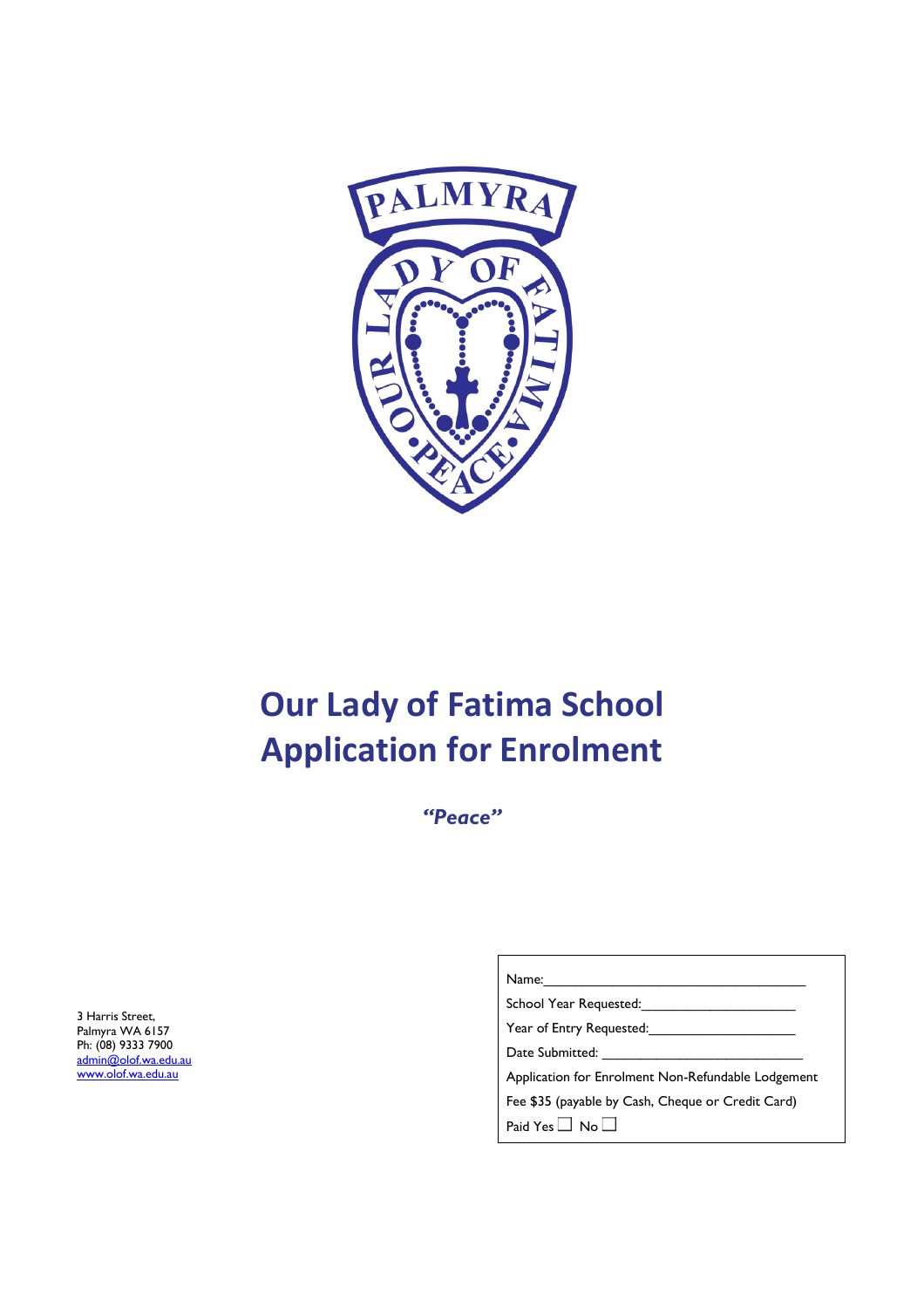## **Student Information**

| Academic Year for Entry:                                            | If born outside of Australia                                                                                   |
|---------------------------------------------------------------------|----------------------------------------------------------------------------------------------------------------|
|                                                                     |                                                                                                                |
|                                                                     | Visa Category Number:<br><u> Usan Category Number:</u>                                                         |
|                                                                     |                                                                                                                |
|                                                                     | Language Spoken at Home: 1988 1989                                                                             |
|                                                                     |                                                                                                                |
|                                                                     |                                                                                                                |
|                                                                     |                                                                                                                |
| Birth Certificate attached: Yes $\Box$ No $\Box$                    |                                                                                                                |
|                                                                     |                                                                                                                |
| Aboriginal/ Torres Strait Islander: Yes $\Box$ No $\Box$            | Date of Reception of Sacraments                                                                                |
| If yes to Aboriginal/ Torres Strait Islander, then Group of Origin: |                                                                                                                |
|                                                                     | Reconciliation: <b>Example 2019</b>                                                                            |
|                                                                     | First Communion:                                                                                               |
| Australian Permanent: Resident: Yes $\Box$ No $\Box$                | Confirmation:________________                                                                                  |
|                                                                     | Present School: The School School School School School School School School School School School School School |
|                                                                     |                                                                                                                |

## **Family Information**

| <b>Parent or Guardian</b>                                                                                                                                                                                                      | <b>Parent or Guardian</b>                                                                                                                                                                                                      |
|--------------------------------------------------------------------------------------------------------------------------------------------------------------------------------------------------------------------------------|--------------------------------------------------------------------------------------------------------------------------------------------------------------------------------------------------------------------------------|
| Title: Surname: Surname: Surname: Surname: Surname: Surname: Surname: Surname: Surname: Surname: Surname: Surname: Surname: Surname: Surname: Surname: Surname: Surname: Surname: Surname: Surname: Surname: Surname: Surname: | Title: Surname: Surname: Surname: Surname: Surname: Surname: Surname: Surname: Surname: Surname: Surname: Surname: Surname: Surname: Surname: Surname: Surname: Surname: Surname: Surname: Surname: Surname: Surname: Surname: |
| First Name: 1988 Manual Manual Manual Manual Manual Manual Manual Manual Manual Manual Manual Manual Manual Ma                                                                                                                 |                                                                                                                                                                                                                                |
|                                                                                                                                                                                                                                |                                                                                                                                                                                                                                |
| Suburb: Post Code:                                                                                                                                                                                                             | Suburb: Post Code:                                                                                                                                                                                                             |
|                                                                                                                                                                                                                                |                                                                                                                                                                                                                                |
|                                                                                                                                                                                                                                |                                                                                                                                                                                                                                |
|                                                                                                                                                                                                                                |                                                                                                                                                                                                                                |
|                                                                                                                                                                                                                                | Email Address: No. 1998. The Contract of the Contract of the Contract of the Contract of the Contract of the Contract of the Contract of the Contract of the Contract of the Contract of the Contract of the Contract of the C |
| Country of Citizenship: 1999                                                                                                                                                                                                   | Country of Citizenship: 1999                                                                                                                                                                                                   |

Year Level:\_\_\_\_\_\_\_\_\_\_\_\_\_\_\_\_\_\_\_\_\_\_\_\_\_\_\_\_\_\_

# **Custody/Guardianship**

Name of person(s) with legal guardianship of the student: \_\_\_\_\_\_\_\_\_\_\_\_\_\_\_\_\_\_\_\_\_\_

If applicable, a copy of any Parenting or Restraint Order is attached  $\Box$  Yes  $\Box$  No

Any other conditions enforced at law? \_\_\_\_\_\_\_\_\_\_\_\_\_\_\_\_\_\_\_\_\_\_\_\_\_\_\_\_\_\_\_\_\_\_\_\_\_\_\_\_\_\_\_\_\_\_\_\_\_\_\_\_\_\_\_\_\_\_\_\_\_\_\_\_\_\_\_\_\_\_\_\_\_\_\_\_\_\_\_\_\_\_\_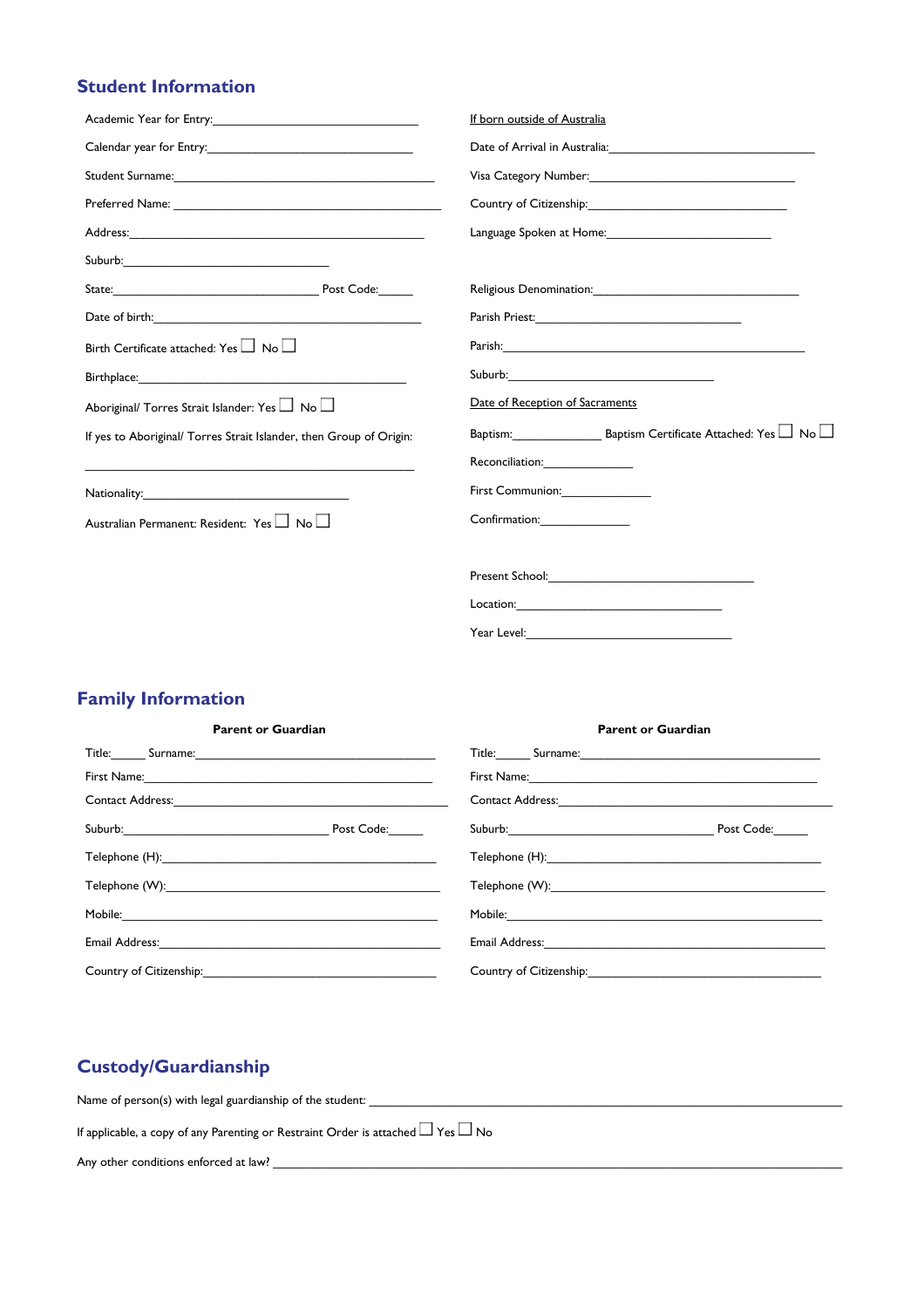### **Siblings Currently Attending the School**

| Name: | Year Level: |
|-------|-------------|
| Name: | Year Level: |
| Name: | Year Level: |
| Name: | Year Level: |

#### **Siblings Currently Attending Other Schools**

| Name: | Year Level: School: |  |
|-------|---------------------|--|
| Name: | Year Level: School: |  |
| Name: | Year Level: School: |  |
| Name: | Year Level: School: |  |

#### **Emergency Contact Details (other than a parent/guardian)**

|                         | Relation to Student: |
|-------------------------|----------------------|
| Address:                |                      |
|                         |                      |
|                         |                      |
|                         | Relation to Student: |
|                         |                      |
| <b>Contact Numbers:</b> |                      |

#### **Disclosure**

Do you agree that the information supplied in the Student Information and Family sections, can be provided to the relevant Parish Priest? relevant Parish Priest?

## **Agreement**

I/we understand and accept that the completion of this application/enrolment form does not guarantee an enrolment interview. Successful applicants will be determined in accordance with the school's enrolment criteria.

I/we understand and accept that attendance at an interview does not guarantee an enrolment offer being made.

I/we understand that enrolment of a student in one Catholic school does not guarantee the enrolment of that student in any other Catholic school.

I/we have completed this application form fully and to the best of my/our knowledge.

Further, I/we acknowledge and accept that if it can be demonstrated that I/we have withheld information relevant to the application/enrolment process, especially in relation to this student's Parenting Orders, then the enrolment may be refused or terminated on this ground.

I/we have read and fully understand and agree that enrolment in a Catholic school means that we and our child will participate fully in all required aspects of the educational program of the school including the Religious Education program of the school.